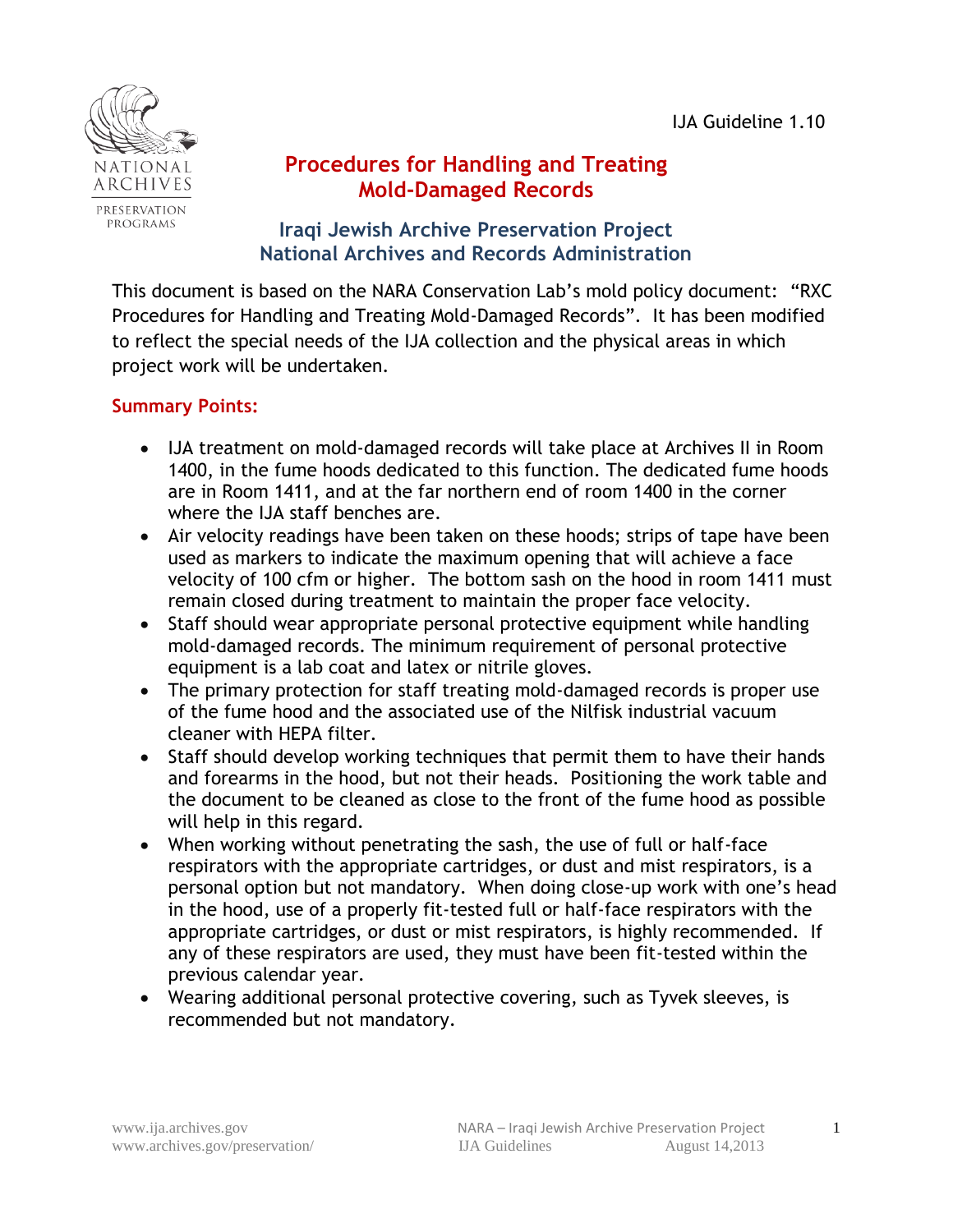#### **Assessing and Stabilizing Records:**

- IJA project staff will retrieve IJA objects from the vault and bring them to room 1400 without opening their sealed paper wrappers.
- IJA conservators will open the paper wrappers in a dedicated hood to assess the object's need for mold mitigation.

### **Storing IJA Objects in RXC:**

- IJA objects will only be stored in the vault (B715), in Room 1400 when undergoing intellectual control or documentation as well as conservation treatment and mold mitigation, or in imaging room B411.
- While in the vault, IJA objects will either be in their paper wrappers, in their foldable records storage boxes, in the staging area,or in permanent housing created by IJA staff. To minimize the spread of debris, IJA project staff will not be handling IJA objects outside of their wrappers in the vault.
- While in Room 1400, IJA objects are to be handled inside of dedicated hoods until after mold mitigation, to minimize dust and debris exposure. After mold mitigation, objects may be handled in the open at the discretion of the staff.

#### **Personal Protective Equipment:**

- Latex or nitrile gloves and a washable lab coat must be worn when handling and treating mold-damaged records.
	- o Following a treatment cycle, gloves should be removed in the fume hood and discarded in the waste basket located in the hood.
- Staff may wear any combination of the following protective clothing when handling and treating mold-damaged records:
	- o lab coats
	- o disposable Tyvek or polyethylene coveralls
	- o aprons
	- o caps
	- o frocks or lab coats with elastic cuffs
	- $\circ$  sleeve protectors  $\&$  shoe protectors
	- o goggles or similar items
- Such protective clothing will help protect personal clothing and hair from air borne debris and odor that can be associated with mold.
- The degree to which staff wants to wear protective clothing is a personal choice, but at a minimum washable or disposable lab coats and disposable gloves are required when carrying out mold remediation.
- An old or back-up lab coat should be designated for such work; it can be cleaned as necessary and/or discarded at the end of a project. As necessary,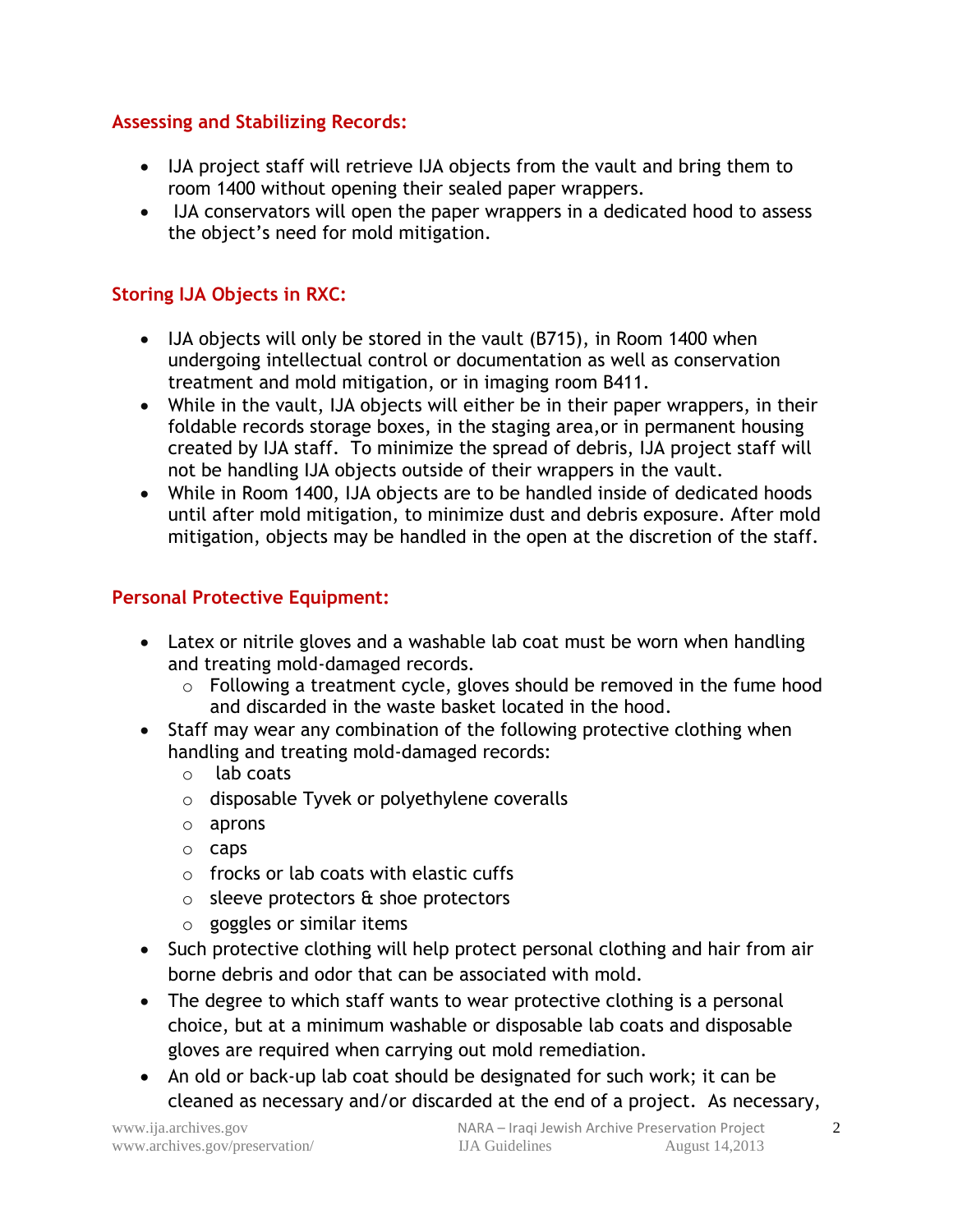disposable protective clothing should be discarded in the waste basket kept in the fume hood.

 To the degree possible when treating records in the fume hood, staff should work without having their head break the sash of the hood (i.e., move beyond the window into the hood proper). However, depending on the records in question, one's working method, and the need to get close to an item, it may be necessary on occasion to do so. In such instances, use of a properly fittested half or full-face respirator outfitted with cartridges to trap particulates is recommended but not mandatory. An alternative is a disposable dust and mist respirator, which again is not mandatory.

#### **Room 1411 – Work Methods and Cleaning:**

- The door to 1411 should be kept closed while mold is being treated in the fume hood.
- Upper and lower sashes on the fume hood should be kept closed when treatment is not underway.
- While cleaning mold-damaged records, the sashes on the hoods should be opened no further than the tape indicators to allow for proper air flow. Airflow readings have been taken recently, and at the tape-indicated opening, the face velocity exceeds the recommended minimum level of 100 cfm (cubic feet per minute).
- The bottom sash in 1411 must be kept closed during treatment, which means that staff may not sit at the hood with their legs inside.
- During the course of treatment, the bottom sash must be opened momentarily to turn the Nilfisk vacuum cleaner off and on; it must also be opened to remove tied plastic bags filled with debris.
- On Fridays, the Nilfisk tools, interior surfaces of the fume hood and the work table must be cleaned, as well as affected countertops.
- The Nilfisk HEPA-Filtered Vacuum may be used for dry cleaning (using the large brushes and crevice tools). Surfaces and tools will also be cleaned using a prepared solution of isopropyl alcohol and water.

#### **Room 1400 – Work Methods and Cleaning:**

- The sashes on the built-in fume hood will remain entirely closed while not in use. The opening on the MicroZone fume hood will be covered with plastic when not actively in use.
- During treatment, the sashes on the fume hood should be opened no larger than the marked levels that ensure the minimum 100cfm face velocity.
- The Nilfisk vacuum will be just outside the fume hood in 1400 and will be taken to room 1411 whenever the vacuum bag needs to be changed. The bag will be changed weekly or as needed. All vacuum maintenance will be recorded.
- A small, plastic-lined wastebasket will be placed inside the hood to collect debris and non-record materials (see below) separated during mold mitigation,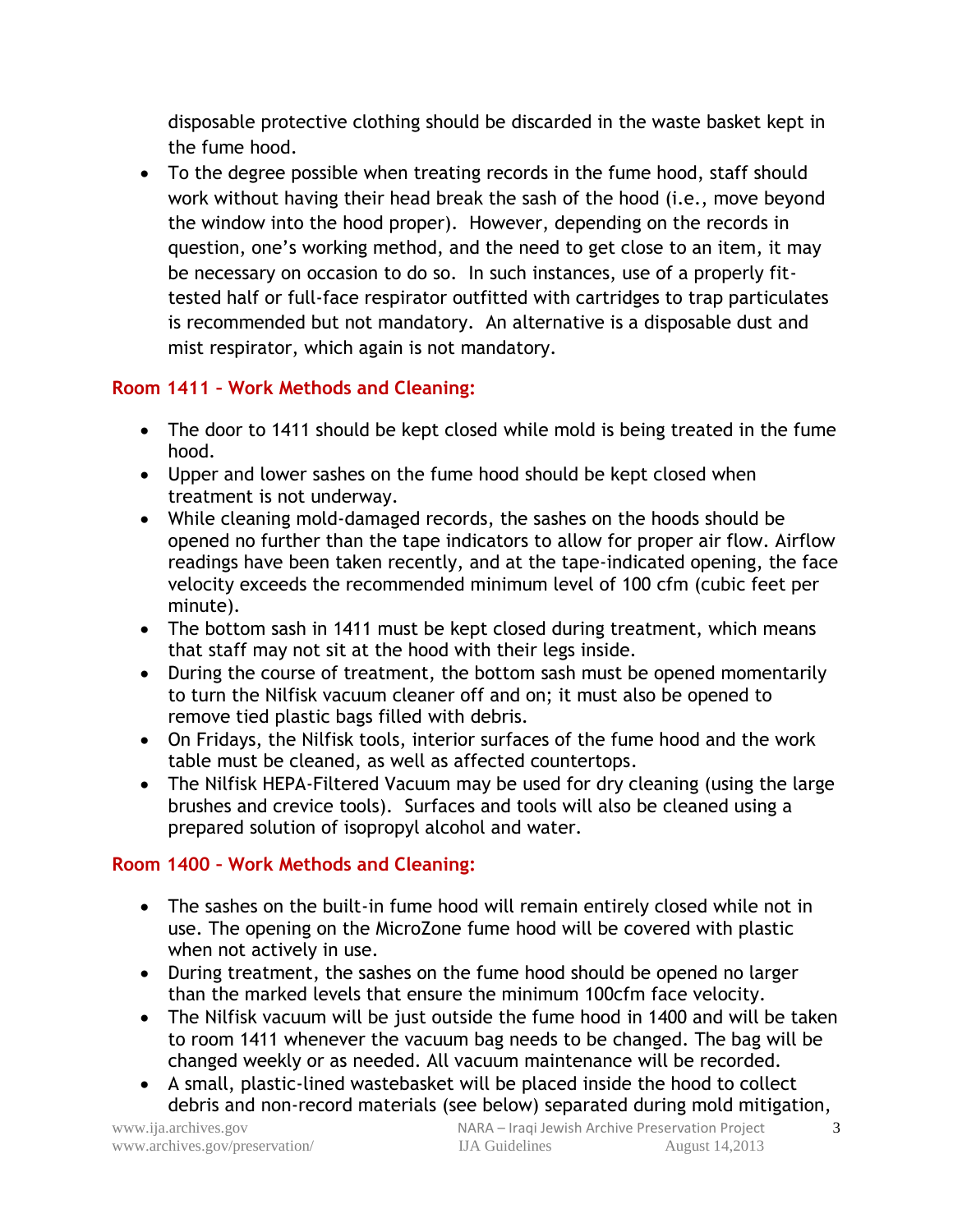as well as cleaning supplies like sponges and erasers. When the plastic liner is full, it is to be tied off inside the fume hood and placed inside another plastic lined trash can just outside the hood. At the end of the work day, the larger can liner should be tied off and placed outside the door to 1400 in order to ensure it is disposed of.

- On Fridays, the Nilfisk tools, interior surfaces of the fume hood and affected countertops must be cleaned.
- The Nilfisk HEPA-Filtered Vacuum may be used for cleaning surfaces (using the large brushes and crevice tools). Surfaces and tools will also be cleaned using a prepared solution of isopropyl alcohol and water.

### **Debris:**

- All debris generated during treatment, including non-record materials, old folders and boxes, newsprint, blotters, wrapping materials, eraser crumbs, dirty wedges of chemical sponge, etc. should be discarded in the plastic-lined waste basket kept in the fume hood proper.
- Please adhere to NARA requirements for disposal of archival containers by crossing out markings on folders and tearing folders along their fold lines, and tearing the tops/lids off discarded boxes prior to discarding in the plastic lined waste basket.
- Confining the debris within the hood will help to keep lab areas clean.
- In 1411, the waste basket is in the bottom half of the hood.
- In the north end of 1400, there is a small plastic-lined wastebasket inside the hood, the contents of which will be transferred to a larger wastebasket outside the hood after the bag has been tied off.
- When the plastic liner is full, it should be tied while still in the hood, removed through the bottom sash, and placed near other waste baskets in 1400 for pickup.
- Debris generated during treating mold-damaged records is not considered hazardous waste and should not be labeled as such.

#### **Handling Mold-Damaged Records:**

- Boxes or wrapped packages containing IJA objects should be brought to the work space inside of a dedicated fume hood, where they may be unwrapped or opened in preparation for treatment or examination. This will help to confine debris to the dedicated fume hoods and will keep lab areas as clean as possible.
- As records are surface cleaned, they may be removed from the fume hood and placed in folders or between blotters on a cart. Cleaned records may be taken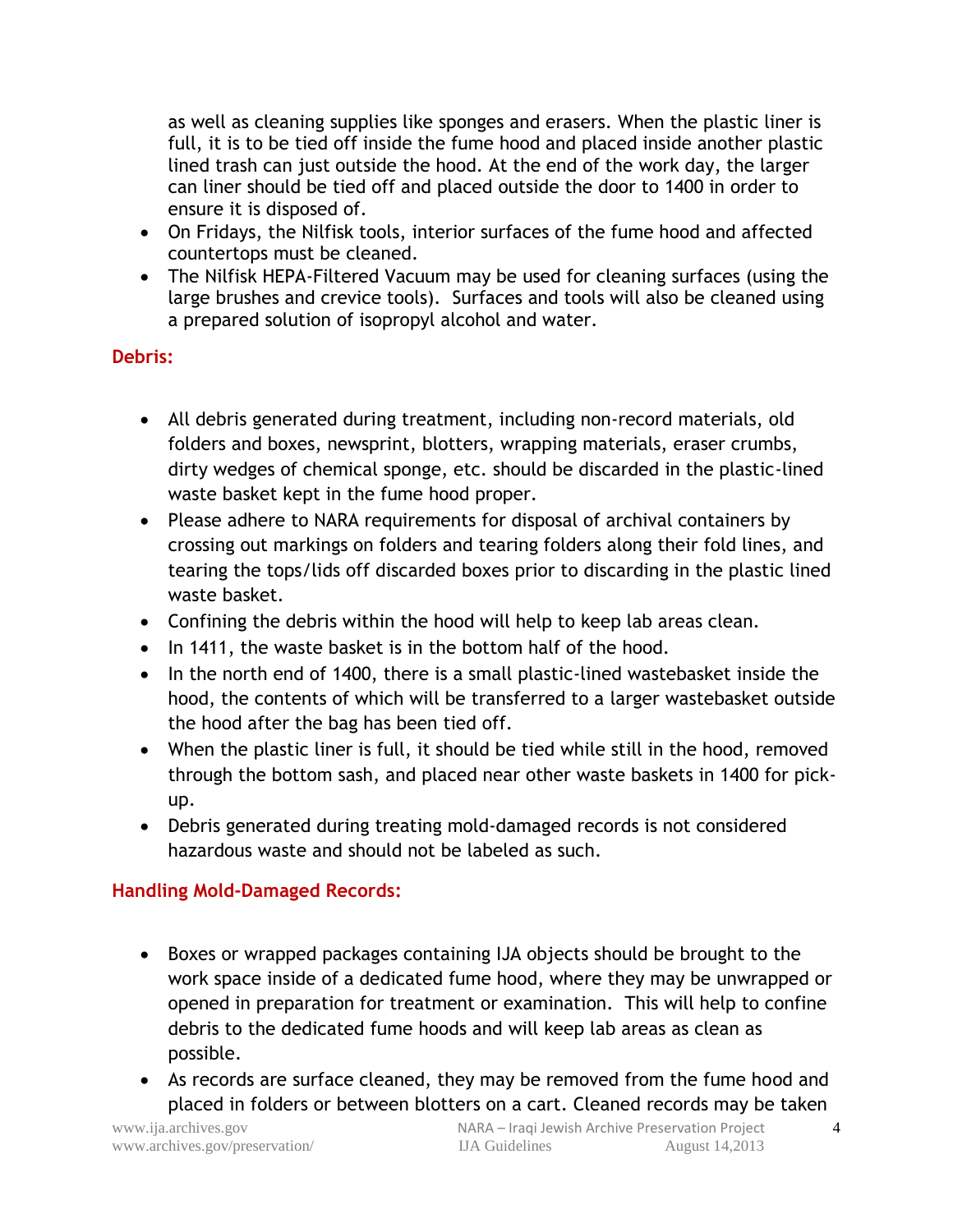to other areas in the conservation labs for additional treatment such as mending, housing, etc.

### **Tools for Cleaning Mold-Damaged Records:**

- The primary tool for surface cleaning mold-damaged records is the Nilfisk industrial vacuum cleaner outfitted with variable speed control and HEPA filter. This effectively removes and traps particulate debris without permitting it to become airborne.
	- o When being used for mold removal, the Nilfisk canister is positioned in the bottom of the 1411 hood proper, or just outside the other dedicated hoods.
	- $\circ$  The Nilfisk hose and wand are secured via a sling at the working level inside the hood.
	- o Various brushes, wands, and crevice tools in both standard and micro sizes are available for different tasks; the manufacturer's instructions are kept in a drawer in room 1411.
- Museum Services and Nilfisk of America suggest the following maintenance guidelines:
	- o Replace paper bags as needed
	- o Replace the micro filter (cotton sock) yearly
	- $\circ$  Replace the main filter (cotton bag) when the vacuum does not regain suction and the dust bag is not full and the hose is not obstructed. The main filter may last the life of the machine. Vacuum off if necessary, replace if wet.
	- $\circ$  Replace HEPA filter after 2,000 hours of use, or every year if the vacuum runs 8h/day.
	- $\circ$  Replace electrical brushes after 2,000 hours of use.
	- o Replace motor bearings after 10,0000 hours of use.
- A variety of brushes, spatulas, knives, scissors, nylon screening used to protect and turn paper during vacuum cleaning, and similar hand tools may be used during the course of mold removal and associated disbinding, mechanical separation, etc. They should be labeled and retained in the dedicated fume hoods for use in mold removal.
- Nilfisk brushes and hand tools should be cleaned weekly with a isopropyl alcohol and water.

# **Mold Treatment Protocols for IJA materials:**

 A treatment protocol which includes mold remediation will be created for the entire IJA project.